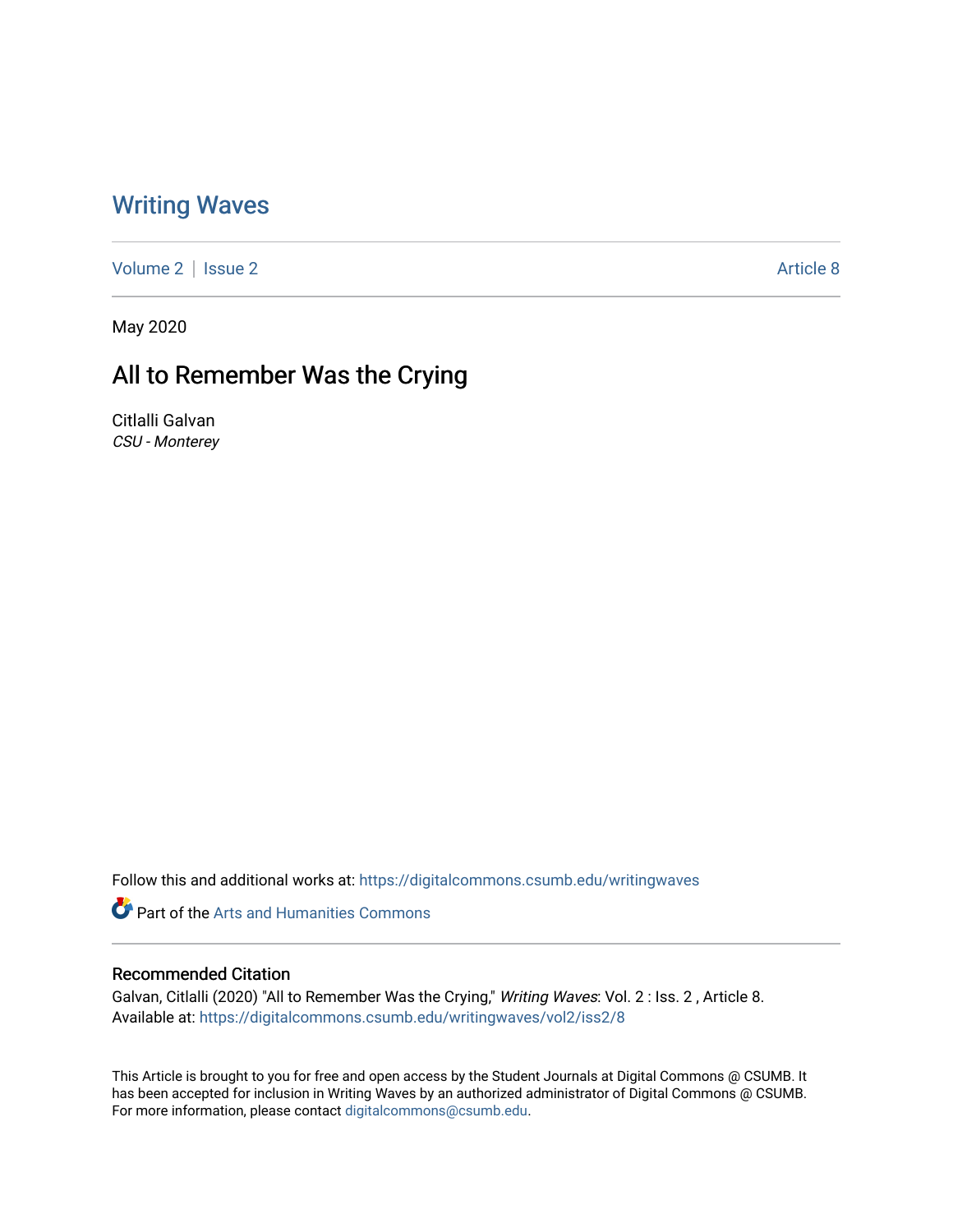## **All to Remember Was the Crying**

Citlalli Galvan

Keywords: Personal narrative, Generational trauma, Story telling, Writing

 $\bar{\Lambda}$   $\bar{C}$  sit on our leather couch in our home in Soledad, California. She was snuggled up with blankets and our small dog while watching TV. She was very relaxed, as if she didn't have any care in the world. Although before the leather couches, before the blankets, before owning the house, and even before the family, she laid on the desert floor at the age of fourteen years-old. She laid on the cold desert sand, huddled up in a ball, scared and hungry, not knowing if it was the wind howling at night or the coyotes in the distance.

My mother can remember her times in Mexico. The little house that she lived in that was on edge of her town, and the street dogs that she would occasionally feed. She can recall her bike rides from her job in the tortilla mill to deliver the hot, homemade tortillas to the people in the neighborhood. My mother can remember the times she would have to wake up early for school, get ready with her sibling to start the walk. My mother could laugh when she tells me she was good in school; math was her favorite subject. During the day, she can recall the smells of the taquitos in the street corners, yelling out to the neighbors to come buy his tacos and hot dogs, the smell of mechanics working on their cars in the heat. She can smell the gases and the oils they use, the smell of cigarettes and sweat coming from the older men. My mom can close her eyes and recall her laughing with her friends while bike riding through the town, trying to avoid hitting anyone, she can recall them yelling out, the older women looking at them in disbelief of them being unladylike, they had no care. They were teens, doing whatever teens did back then, living their best life.

Whenever we go out to hike, my mom makes connections to her walking to school early in the mornings. She lived far away and had to walk everyday with her oldest sister and her younger brother. When we would sit by the lake, she would laugh with my dad and explain to him that she would have to bathe in the lake that was a few feet away from her small house. My mom would bathe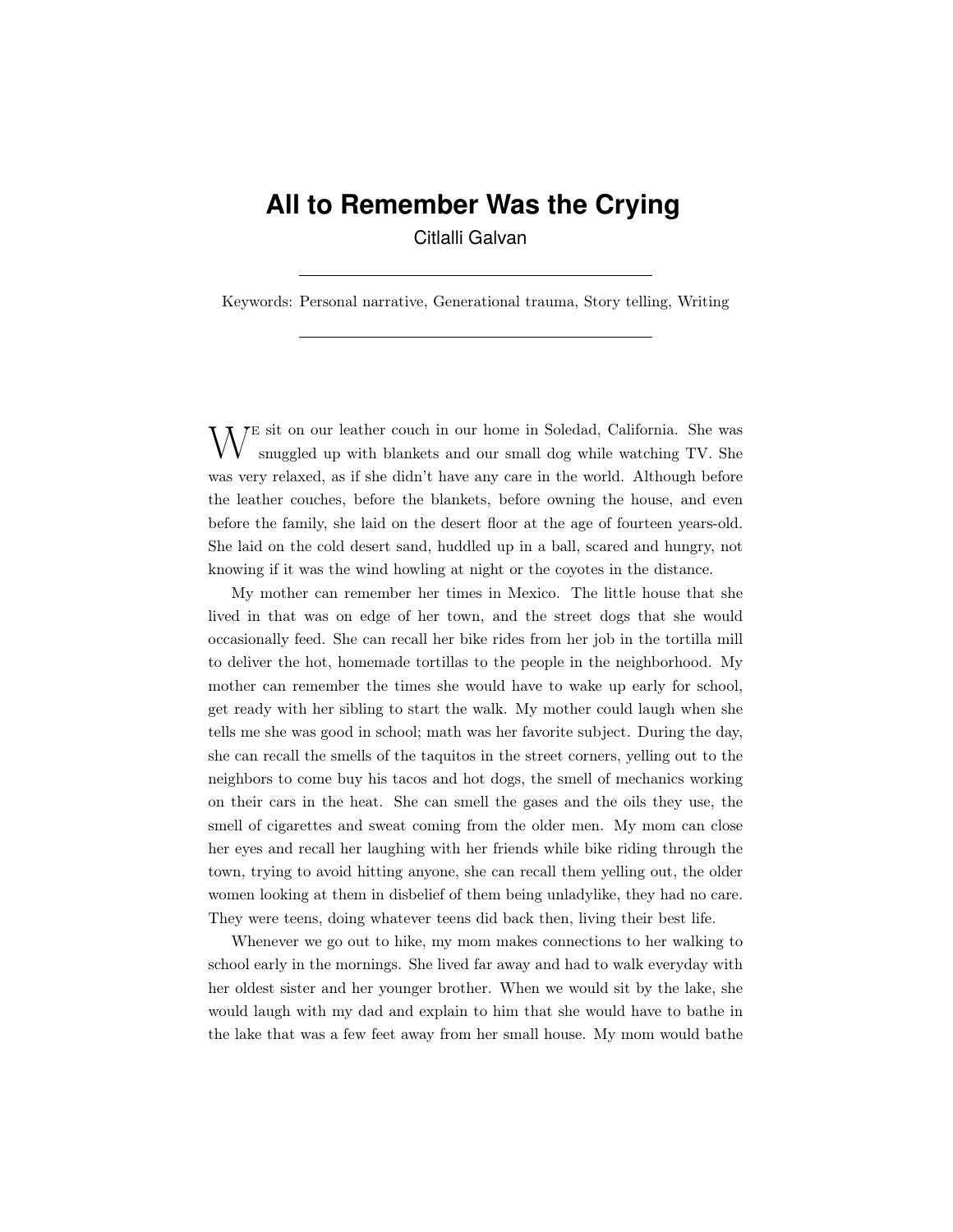with her older sister, she can still feel the icy water while smelling her aloe vera shampoo. Whenever my mom made connections or would bring up memories of Mexico, she always had the good memories. It would have seemed that she had a stable life in Mexico despite being lower income, but I couldn't help to notice she never spoke about her traveling from Mexico to the United States.

When the topic of immigration would be brought up, she would stay quiet as if she wasn't able to talk about it. She wouldn't bring up any memories or any connections, as if she was being silenced by a dark looming cloud that would rain down on her if she were to speak about it. I don't know if anyone notices it, the small hint of being scared in her eyes, the way she would tense up and gulp; as if she's trying to fight the words from leaving her mouth. Her family also didn't speak about it. Not my aunts, and not even my uncle, and certainly not my grandparents. They must've been so young when it happened, to leave their home for a mysterious land, with no idea what the plan was. They've been in the United States for years now, why is it hard for them to remember the trip that changed their lives forever? Was it traumatic?

I showed my mom an old picture of her. She was hugging her grandma from behind with a big smile on her face. I wanted to know the backstory. Not the backstory of that picture, but of what happened to that young smiling girl. I asked my mom to recall the story of her migration story. I was scared that I reached a point where we couldn't continue, but then sighed and stared at the picture, as if the picture was telling her where to start. Just by staring at her face—her eyes staring at the picture as if it would be the last thing she would see—staring at her mouth as it would open and close as if she was gathering her own words. Then finally, she started to form her words and so the story began.

It was 1993 and she was fourteen years-old. The oldest sibling was eighteen, her brother was nine, the second youngest sister being about two years-old and the youngest in the bunch was a baby. My mom stares at the picture some more but she's staring at the background - it's the kitchen filled with pots and pans and food items, it could've been lunchtime or dinner. Only my mom and her older sister knew about the plan to travel away, they assumed it was a small time thing and not a lifetime change. My mom half smiles when I asked if she left anything valuable. She takes a deep breath and I can see the tears starting to form in her eyes. She left behind the only home she knew, the home she grew up in, the home where she shares precious family memories; the home where the Navarro family went through thick and thin. She sniffles and wipes away the tears that were able to escape her eyes. She left behind her friends, the ones she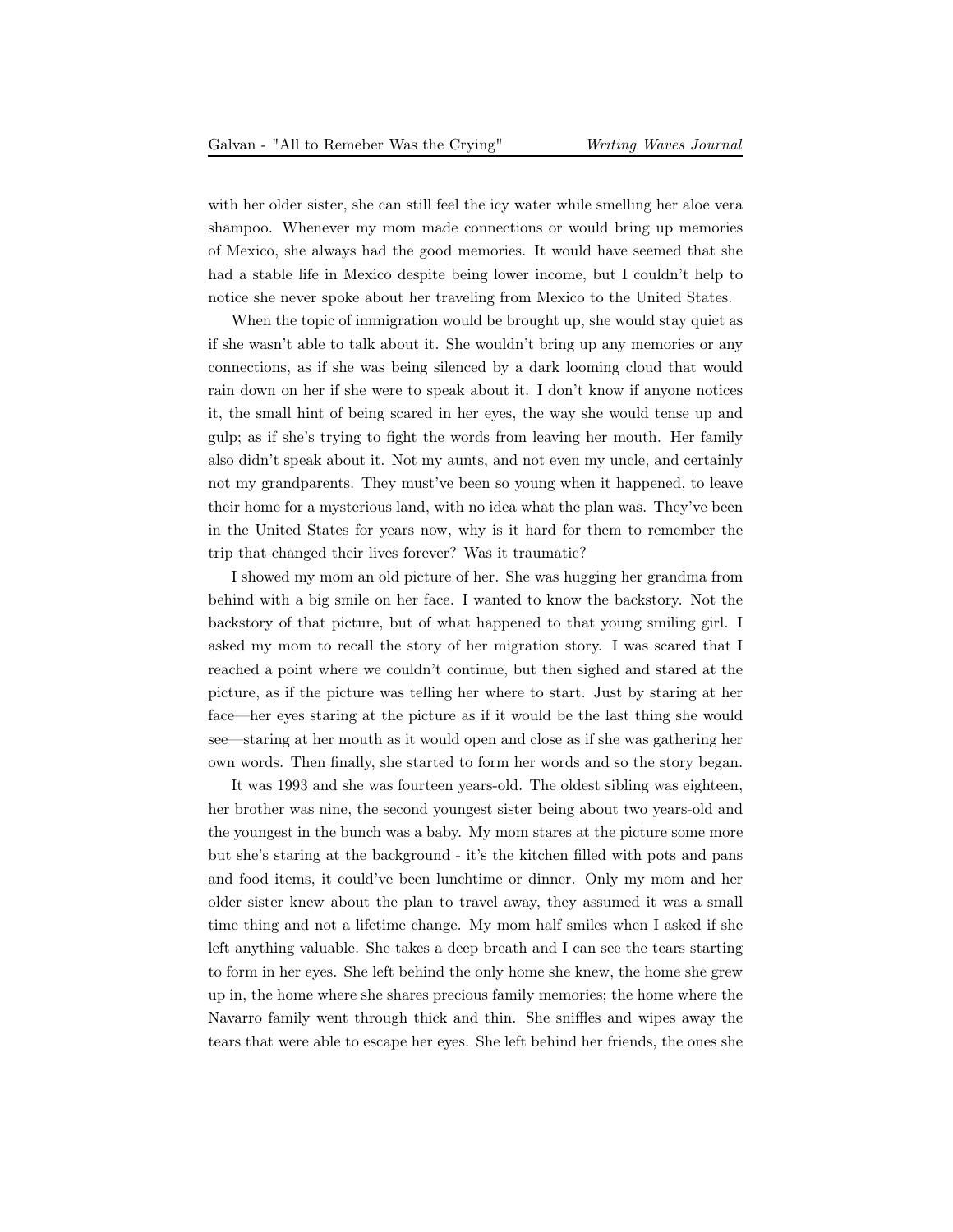shared secrets with, the ones that would take turns to sleepover at each other's houses, the ones she would go to school and work with, the ones she would join to go shopping.

To this day, she doesn't know what happened with her friends, whether they still lived in Mexico or if they also moved to the United States. She can remember the fight her older sister and their parents had a few days before they were going to leave. Her sister wanted to take her beautiful dresses with her, to take them to show off their culture to the Americans, but their parents argued that they had to pack lightly for the trip was going to be long. At that moment, my mom can still remember the confusion she had about this trip, but she felt scared to question her parents. My mother choked back on her own words. I can't say I felt the same way when I was younger and we just moved towns, she had moved across distant lands that seemed like a dream to some people. She had a hobby to read books, those that were written in Spanish were obviously her favorite, but since she came to the United States, she would try to avoid those books and read the ones that were written in English.

All to remember from that day was the crying.

It was five in the morning when they went off to start their trip. They had to leave as early as possible. The kids had fear in their eyes, trembling not knowing if it was because of the cold early morning or because of their fear in their small bodies. Each kid holding a small backpack filled with clothes and some toys they were able to fit. Their father holding a bag filled with his clothes and a smaller bag filled with whatever money he was able to save up, and lastly the mother carrying multiple bags including her own baby daughter. My mother can recall all the thoughts running through her head, but what about the rest of her family? Was her brother thinking that he was becoming a man after this trip? Was the older sister angry with her parent's decision? What were the parents thinking, were they complicating and contemplating if this was the right choice for their kids?

And so, the Navarro family started their journey to walk over 1,595 kilometers from Guanajuato Penjamo, Mexico to Ciudad Juarez, Chihuahua, Mexico. The trip took over about twelve days and eleven nights. The Navarro family had no choice but to take this rigorous journey, just to start a whole new life. They had to limit how much they would eat, ration it and keep it hidden away so different animals wouldn't be able to smell them. Had their parents thought this through hard enough? Did they think of the dangers that lied ahead in the desert, the vast land of cactus and other dried plants, animals such as rat-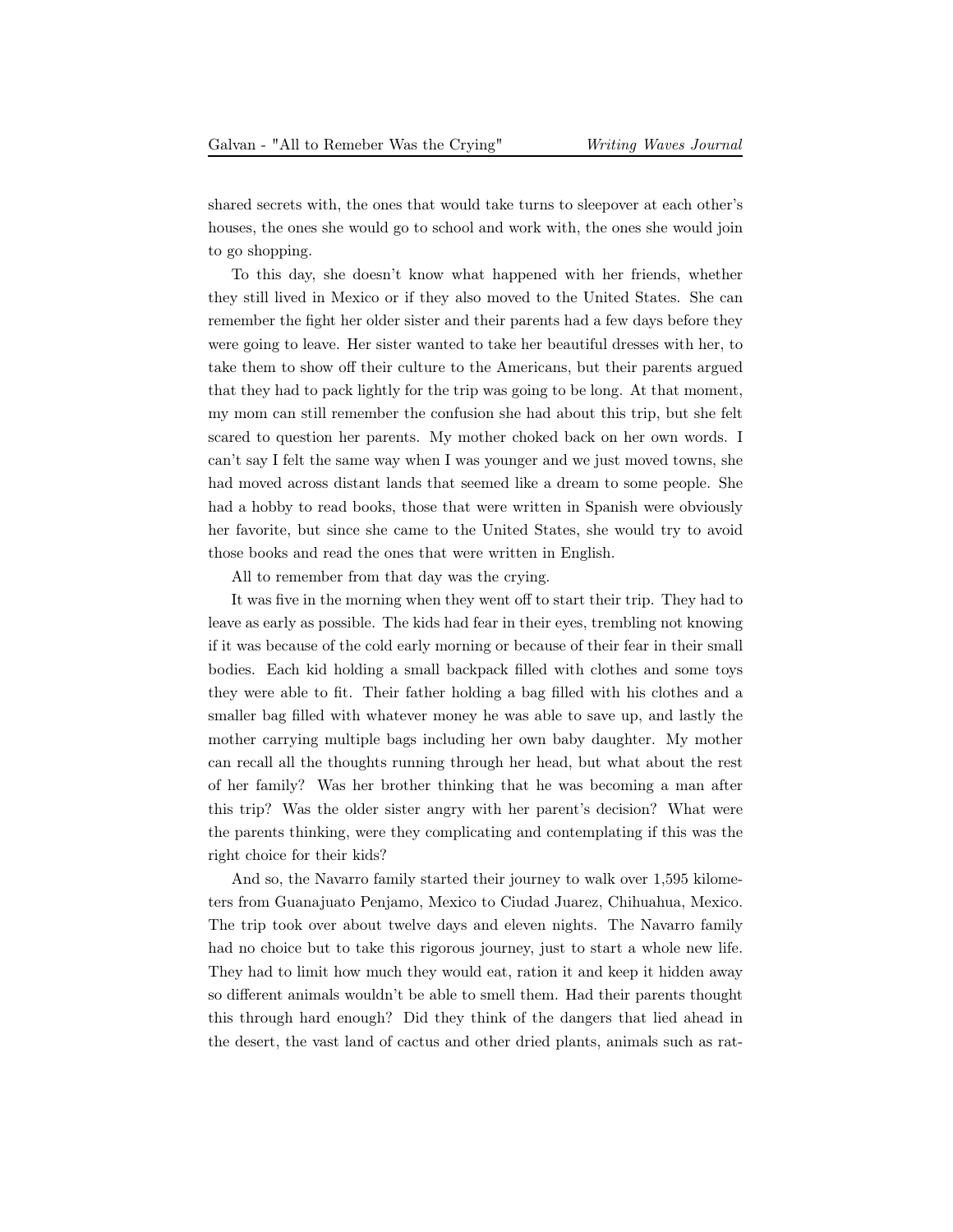tlesnakes, scorpions and the coyotes that roamed the night looking for their next meal?

My mother mentioned that throughout the entire walk, her father was in the lead and no one could pass him. It was her father in the front, her brother behind him, the oldest sister, herself holding her second youngest hand and followed by their mother holding the baby in the back. The men had to be in front of the women, as a way of showing that the men will protect them if there was danger to come at them. Their father had told them that if he were to die during this trip, then their brother will become the man of the household. Although my mother loved her brother dearly she couldn't imagine how this journey to the new land could've taken away not only her only home but also her only father figure. My mother couldn't decide which was the hardest part of the trip, the day when the blazing heat of the sun would shine its rays onto the family, having to use their bags as shades and my mother having to withstand the hot sand as it would seep into her sandals. Her second youngest sister would cry to her family on how the sand burned her feet, my mother can still remember the frustration and somewhat anger her father was holding in his eyes and in his posture, he demanded to his son that he should carry his sister to stop her whining. And so, the son listened and obeyed and carried his baby sister until the night fell. The temperature would reach over ninety degrees, the blazing sun hitting the Navarro family, sweat covering them from head to toe as if it were a second skin to them.

In the middle of their travels, my mother can still remember seeing other families also traveling to the United States by foot. As she was a young girl, she tried to avoid eye contact. Their father had warned them that some families will play the part of being desperate and then strike! They would have tried to hurt you; steal your money and valuables and they will leave you in the desert. They shall lay on the desert sand, bloodied and hurt, being left behind like some trash by your own people, being left behind for the migration police or border patrol to find you and throw you into jail, or that's if the coyotes or the vultures grab you first. The siblings kept that in their minds. I'm sure the image of them laying on the desert floor, crying out in pain or crying out for their parents while the sand burns their skin or while the coyotes in the distance are preparing to strike the unsuspecting family would be burned into their memories.

As they walked and saw other families, my mother and her siblings avoided their eyes and to the point where they avoided their cries of help, for food and water. My mom would go with her mother for reassurance but atlas, her mother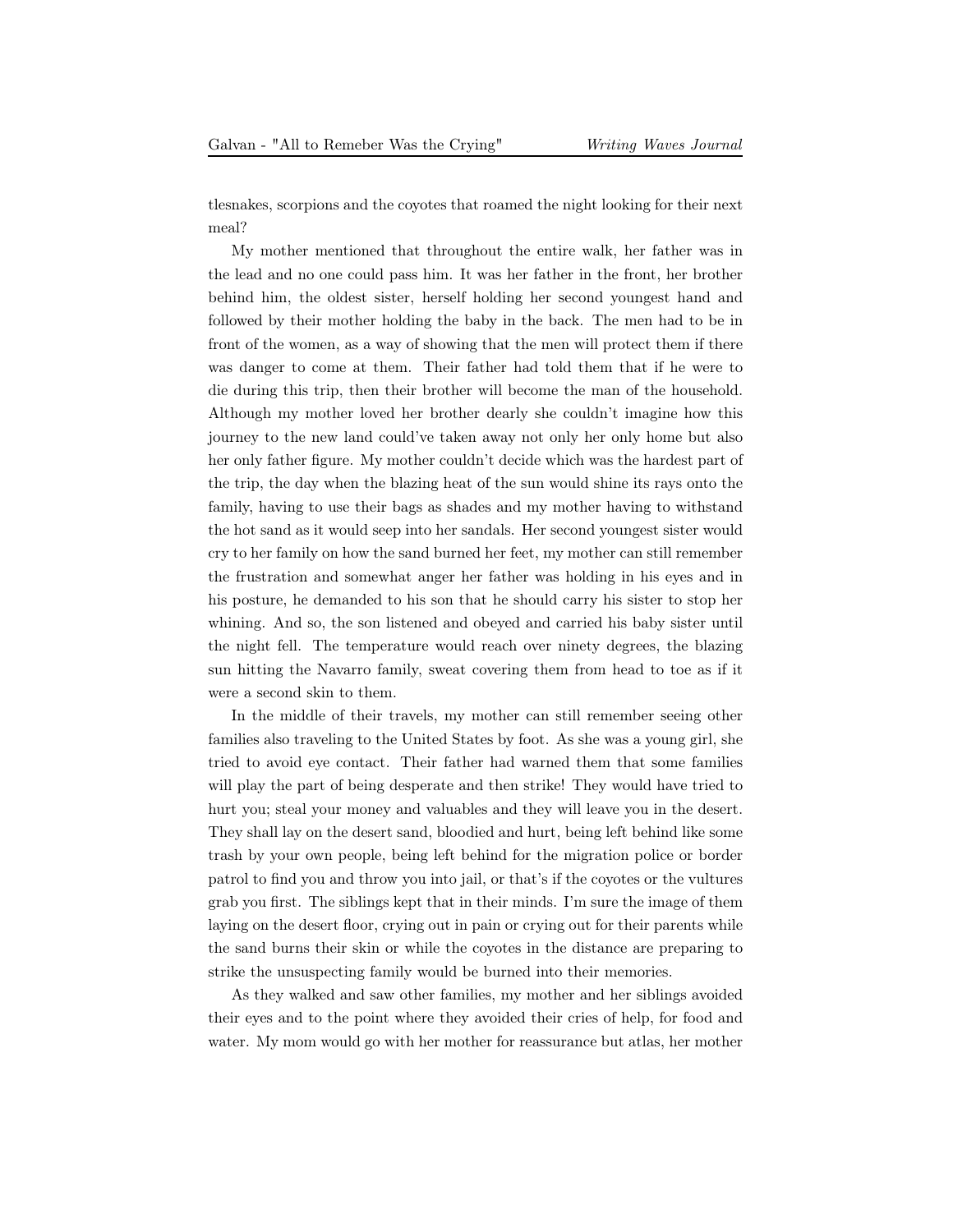claimed the same thing. Those families don't mean anything to them, and they don't mean anything to her, either. Of course, at fourteen years-old, my mother saw that as the cruelest thing to do, but now that she is a mother herself, would she tell my brother and I the same thing?

At nights, the Navarro family would huddle together to keep each other warm. Her mother and father would take turns to stay awake at night to keep an eye out. My mother can still feel the drastic change in temperature on her tan skin. The day would go from low nineties or to the high one hundred degrees, while at nighttime, it would fall to below thirty. At fourteen years-old, still living in the middle of her childhood and here she was, sleeping on the cold desert sand hearing the howling at night trying to distinguish if it were the coyotes or just the wind. All my mother and her siblings had to cover themselves was a blanket that their mother had knitted them. They huddled together and held on to one another as if the winds were going to separate the siblings.

I questioned my mother if she ever doubted this trip. As I asked that question it seemed that it shifted some gears with her. She stared at the television, not really paying attention to the Spanish novella that was on. She seemed to be gathering her thoughts. She gulped as if she was finding the right words or much rather, trying to find where to start. My mother seemed to be trying to connect to the past – trying to connect with her fourteen year-old self – trying to connect to the thoughts in her head.

Of course she doubted this trip, from the start of her parents telling her to cut ties with her friends, to say her final goodbye to them, to watch them disappear as she went off to the distance. She wasn't sure if they were whisked away by the wind or if it was her. She doubted this trip when she was told to pack lightly and she wasn't allowed to bring any of the small toys she had or anything that seemed 'Mexican' although the bottom of her bag had some candy, a small playing deck of cards and a small doll. The first time she truly questioned this trip was when they ignored the other migrant families in their traveling. My mother said she would try to push these thoughts away and try to fill them with the fantasy that this new land will provide better for her. The thoughts still lingered in her mind, that little immature fourteen year-old mind of hers, filled with the thoughts of just turning back.

To turn back to her home.

She wanted to turn back – she had to turn back – back to her small home at the edge of town. Back to the small icy water lake. Back to the soul crushing thought that she can't go back. It's all behind her – it's all behind her as she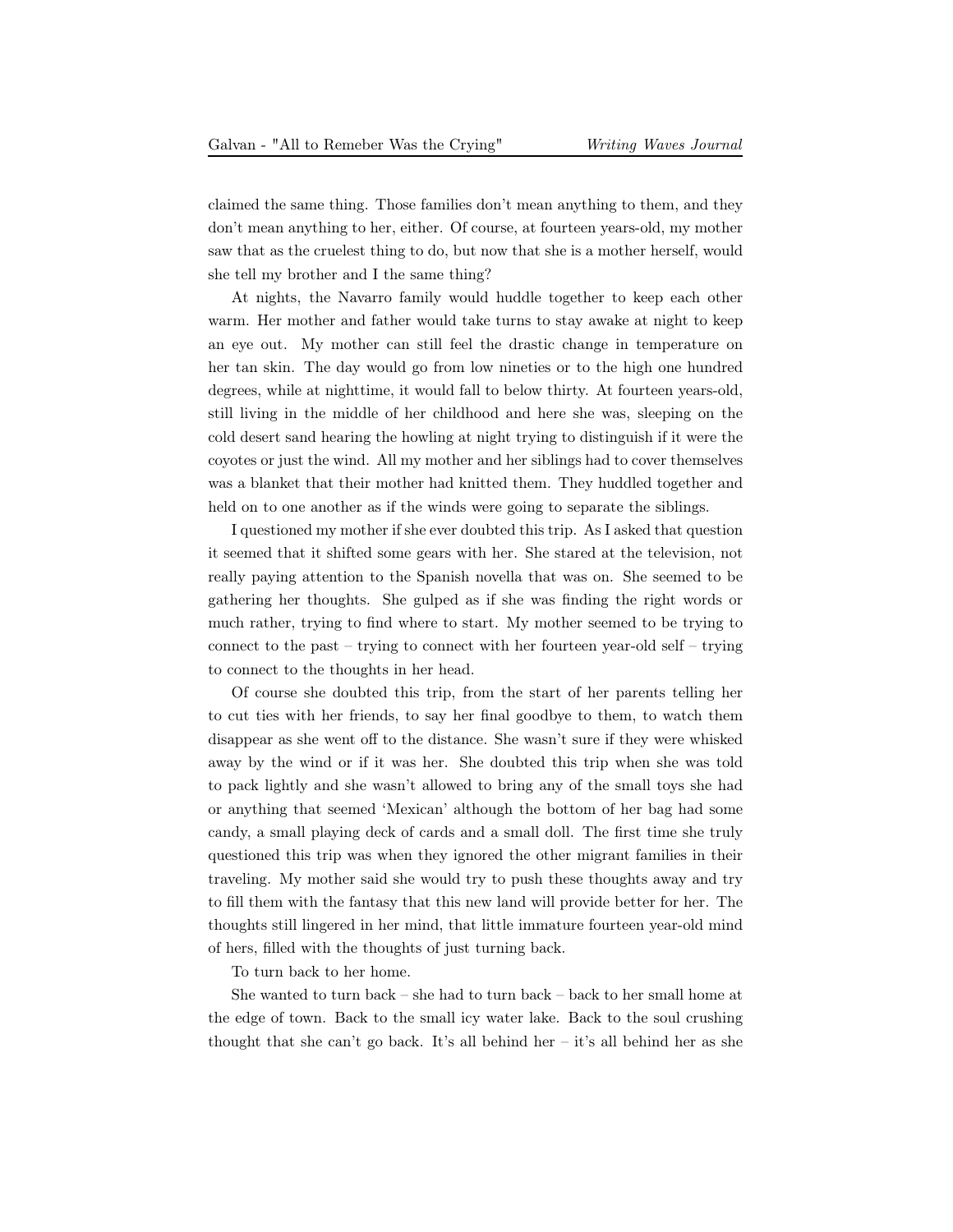continued to be forced to push her small legs to keep walking. At nights, the thoughts became more prominent in her dreams. She feels her siblings get closer to her to keep warm. She can subtly hear her parents talk in harsh whispers, but all she could hear was the wind. This time she knows it's the wind - it feels nice and it relaxes her, although she gets goosebumps on her arms and legs. The fourteen year-old black haired, tanned child laid on the floor, closed her eyes, and focused on the wind and her heartbeat.

A sudden thought comes from within the depths of her brain. If she were to die while on this trip, she doesn't know whether or not she feared it. What's scarier, going to a mysterious land with no knowledge of and with a language barrier, or what if you don't even make it? Would being dead better? She sensed that it would be an escape from the blazing sun burning her skin, burning into her scalp as the memories of this trip burned into her brain. The way she sensed death would be as an escape, an escape from the walking, escaping the harshness of her parents telling her to run away from the desert dangers, escape the constant fear of the coyotes, or as they were called English, the 'smuggles.'

They would get paid to help transport your family to the new land but don't ever try to double cross them or they'll be searching for money that they never received, escape the constant nights of sleeping on the desert floor and waking up with sand all over, escaping this, escaping the travel that changed her life. She thought, that little fourteen year-old mind of hers thought of being at peace.

I stared at my mother in disbelief, at such a young age to be having thoughts of being at peace when she was finally dead. My mother couldn't look at me in the eyes, I looked too much like her. My mother was scared that she would've seen herself if she looked at me. We shared the same eyes – we share the same way our emotions are seen in our eyes. A beautiful display of the eyes being a window to the soul. Now, being in the desert, she had her eyes closed. There was no way to see what emotion my mother would've been showing in her eyes. The moment that thought of being back home in peace was the same way that death would be, that would be shown in my mother's eyes when she laid on the desert floor. I did wonder if the siblings shared the same thought as my mother, or even if her parents had these types of thoughts. The thoughts would have flown between the family, like the gust of wind that would tremble the family. The thoughts of wanting to stand up and stare back at their home, the roaming thoughts that they would wake up and it would all be but a distant dream. The haunting thoughts of just wanting to wake up and be at home. They just wanted to be home and wake up to the smell of home-made food cooked by their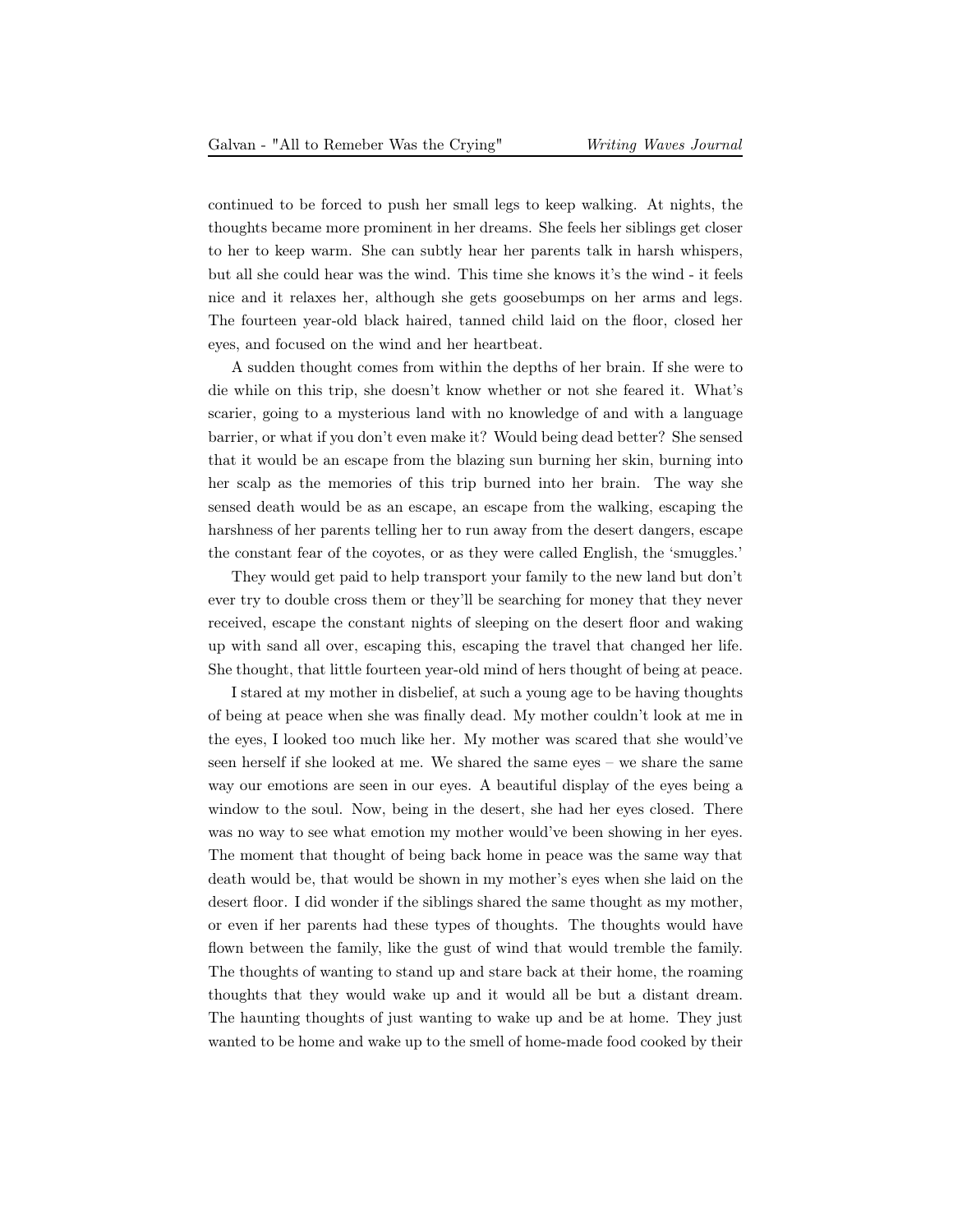mother or their grandmother. The thoughts of being at home, safe with one another and sitting together. Atlas, they woke with sand all over, the blazing sun hitting their already sunburnt skin, and to their father telling them to get up and to start walking. It was all just a thought in the wind.

It was her older sister that yelled out the cities name Ciudad Juarez, Chihuahua, Mexico. It was 1993, The Norte newspaper started its publication. The Museo Historico De Ciudad Juarez or known as The Historic Museum of Ciudad Juarez in English, opens to the public to explore its history of the city. The Mormon Temple is built as well, at that time it was the 71st temple of The Church of Jesus Christ of Latter-day Saints. During this time, there was all time high of young women and children getting kidnapped for human trafficking, these women and girls were usually the unsuspecting immigrants that were either away from their family with no contact or were desperate for food and money. According to Ronald L. Mize in Interrogating Race, Class, Gender and Capitalism Along the U.S.-Mexico Border: Neoliberal Nativism and Maquila Modes of Production, he states, "The Subsequent criminalization of 'illegal aliens' rests upon US citizens' racialization of those residing south of the border and disproportionately endangers Mexican women and children. The callous view of viewing Mexican women as disposable bodies is on display in Cuidad Juarez where the maquiladora murders have resulted in the brutal murders of 300 women from 1993 to 2005 (Mize)." My mother can remember arriving at the National Visa Center late at night, somewhat relieved that the walking was over, but she felt a heavy sense of guilt resting on her shoulders.

The family decided to reside near the building for the night. There were missing persons signs plastered on fences and street lights of women and children. She didn't know why, but my mother felt guilty. I suppose she felt guilty that these women and children didn't get the chance to see the other side, that their travels didn't end in succession and in happiness. My mother can recall seeing other kids her age, but they were alone. She looked around the streets as she was sitting close to her father, and saw those kids sitting on the sidewalk alone. They had completed the journey alone. She felt sad for them even if she didn't know the reason for them traveling alone. I wondered why these kids traveled alone, there were parents that sent their kids to the U.S on their own because they couldn't afford the trip for the whole family or better yet, they couldn't afford to feed another mouth in the house. These parents have preferred to send their child to a land they knew nothing about rather than trying harder to keep their child.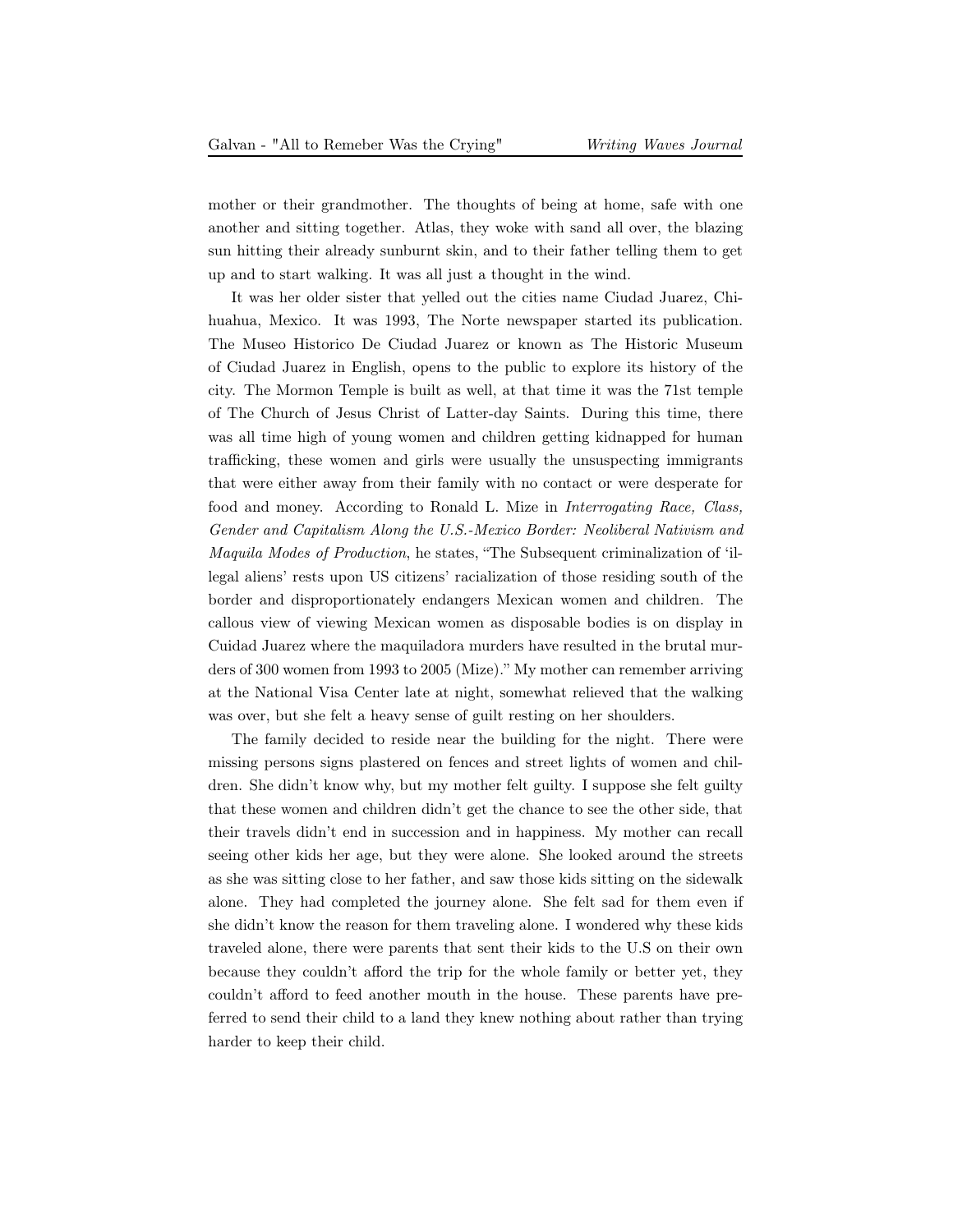There have been other cases of families being separated. If the Border Patrol would catch these families, the parents would yell at their kids to run away – to run away to the "promised land" – to run away from their own parents. Although they have traveled alone, others have traveled alone for their own benefit. My mother remembers that many kids in her area started to get involved with gangs. These kids would join gangs to be powerful, but others joined hoping to be able to provide some money and security for their family. My mother would try to remember a certain tattoo that these kids had to prove that they were part of a gang. These gangs would send children to smuggle drugs or weapons across the border. As written by both writers, Lilian Chaves and Cecilia Menjivar, Ninos Sin Fronteras: Un Diagnostico de la Literatura Sobre Ninos Migrantes De Estados Unidos, "Children have shown that they, too, are active social agents who take part in adult-like activities and who also make economic and social contributions. These social actors are often seen as powerless, passive, and fully dependent; however, these 'new actors' may assume several roles (as parents, providers, smugglers, migrants, children, etcetera) across borders, such as when an unaccompanied migrant teenager must find full-time employment to provide for her child (Menjivar)."

The interview at the border for her new life began.

My mother and her family had to separate to do individual interviews. She felt very small and that any tiny mistake will send her back to Mexico. My mother would recall that she was a fearless child, but the moment she sat on that leather chair, fear ripped through her small body. The older woman interviewing my mother spoke Spanish and English fluently, my mother felt a small bit of jealousy at the woman's fluent English. The interview lasted about an hour, where my mother was mostly asked if she were to enter the United States if she would work or continue an education. My mother obviously wanted to help her parents, and she knew education would be better for not only herself but her parents. Thankfully, the whole family passed through the interview, the parents would work while the children would be going to school.

The family's next destination was El Paso, Texas, United States. This time they were granted to travel by bus rather than walking again. The bus ride would only be about thirty-five minutes rather than walking for two hours and twenty minutes. The parents decided that they were tired of walking. Once they arrived at El Paso, Texas, there was a mix of Mexican migrants and citizens of the city. My mother's father was able to rent a small apartment for his family. It was a bit cramped, but my mother was glad the trip was over. She was finally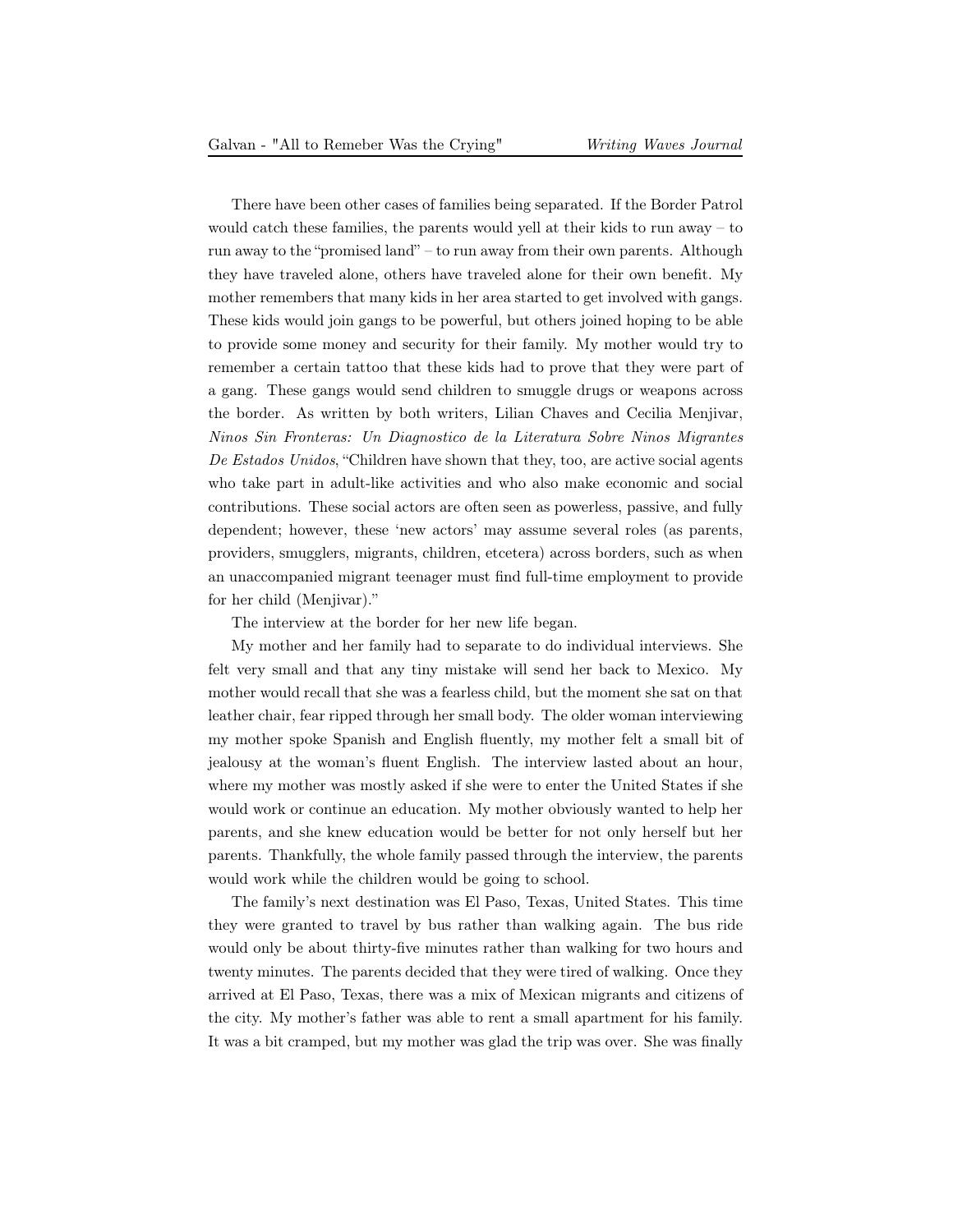able to rest and was grateful that her family stayed together.

The Navarro family had lived in El Paso, Texas for about three years. Her mother decided to move to Guadalupe, California, after an aunt had purchased a house there, but sadly had to leave back to Mexico, and offered it to her sister rather than selling it. It was 1996 when they moved to their new house and my mother was seventeen years-old and was a junior in high school. At this period, the U.S. had started a blockade towards Mexican immigrants because the Mexican population was getting too high and other Americans had the belief that these "aliens" were here to "take away the jobs."

It started on September 19, 1996 that the United States Border patrol began Operation Blockade. It had stopped over ten thousand immigrants from entering the United States. It was stated in a New York Times article written by Tim Gordon, U.S Blockades of Workers Enrages Mexican Town, "Border Patrol statistics on apprehensions suggest that it has nearly halted the flow of illegal undocumented workers who have usually waded, walked or floated on rafts across the border (Gordon)." It had me wondering, what if my mom and her family had waited? Would Border Patrol still send them back even if they were headed to Cuidad Juarez for a visa? Bill Clinton was president at the time and was very tough on immigrants coming to the United States, so my mother does say that she was grateful for her parents doing their best for not only their future but also for the future of their kids.

Araceli Navarro, my mother, is a strong woman. Araceli was fourteen yearsold when she had to leave her only home with her family. She had to leave behind her friends, her family members back in Guanajuato, Penjamo, Mexico, all for a new land that was promised to be the biggest change of her life. It was. Araceli would turn around and stare at the distance that held her home, her arm reaching out as if she can grasp back the imagination or thoughts of turning back. Araceli doesn't regret coming to the United States, she met her husband, pursued a higher education at Hartnell College studying for Early Childhood Development, and has two kids and a dog. Araceli has a loving family, an amazing home, and a job she loves. Araceli would still visit her home, she went back five years ago, and she can visually see herself being a child again running down the hall with her siblings behind her, all laughing and smiling. Araceli once dreamt of standing in the desert in front of herself being fourteen again. No words were said. Her younger self staring up at her adult self would ask, 'Did we make it? Did mami and papi keep their promise of the great future?' Araceli smiled at her child self and kneeled, being able to feel the hot sand, the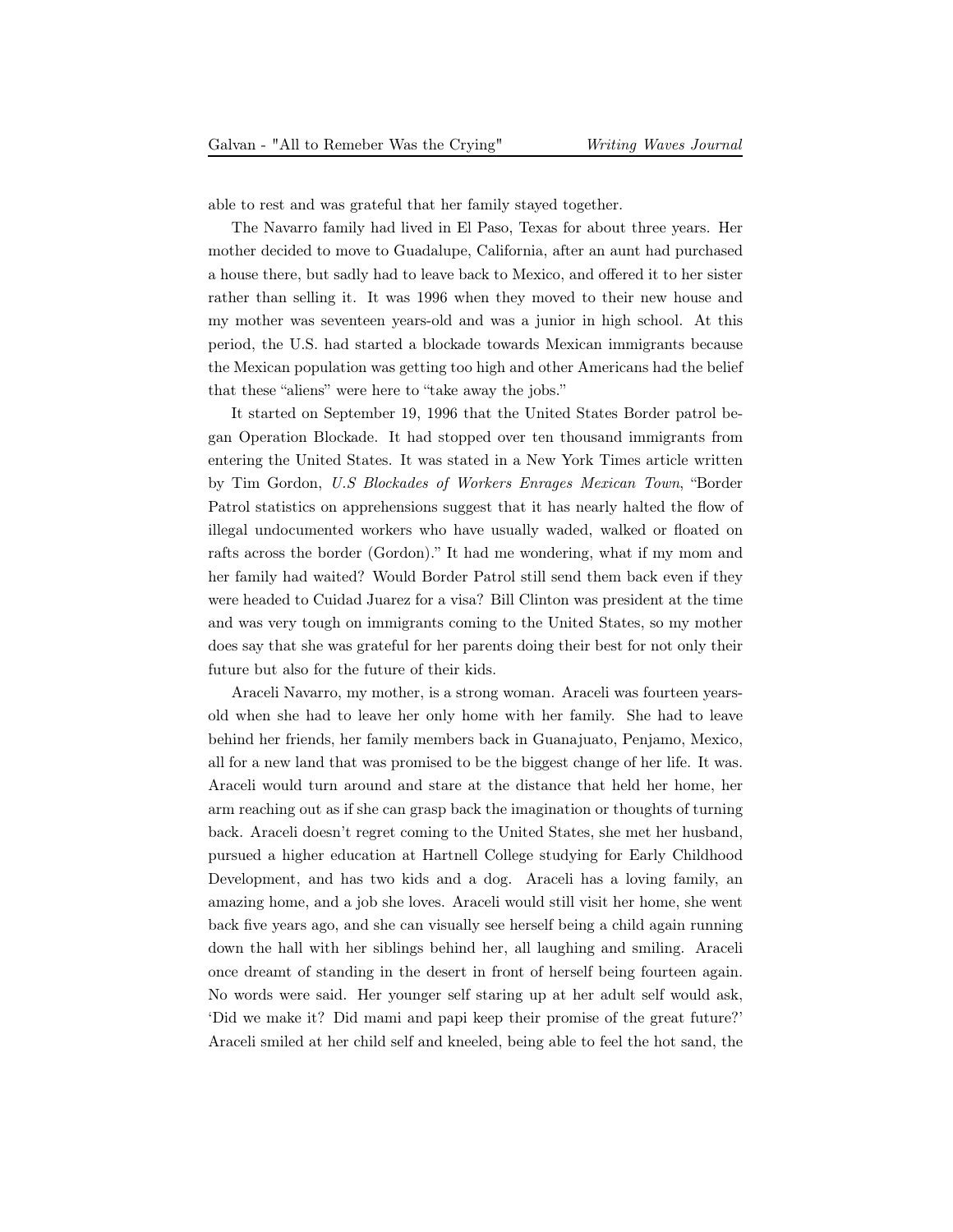same blazing sun and the smell of sweat on her skin and hugged her small child form, 'Yes, we made it little one."

Araceli Navarro is a strong woman.